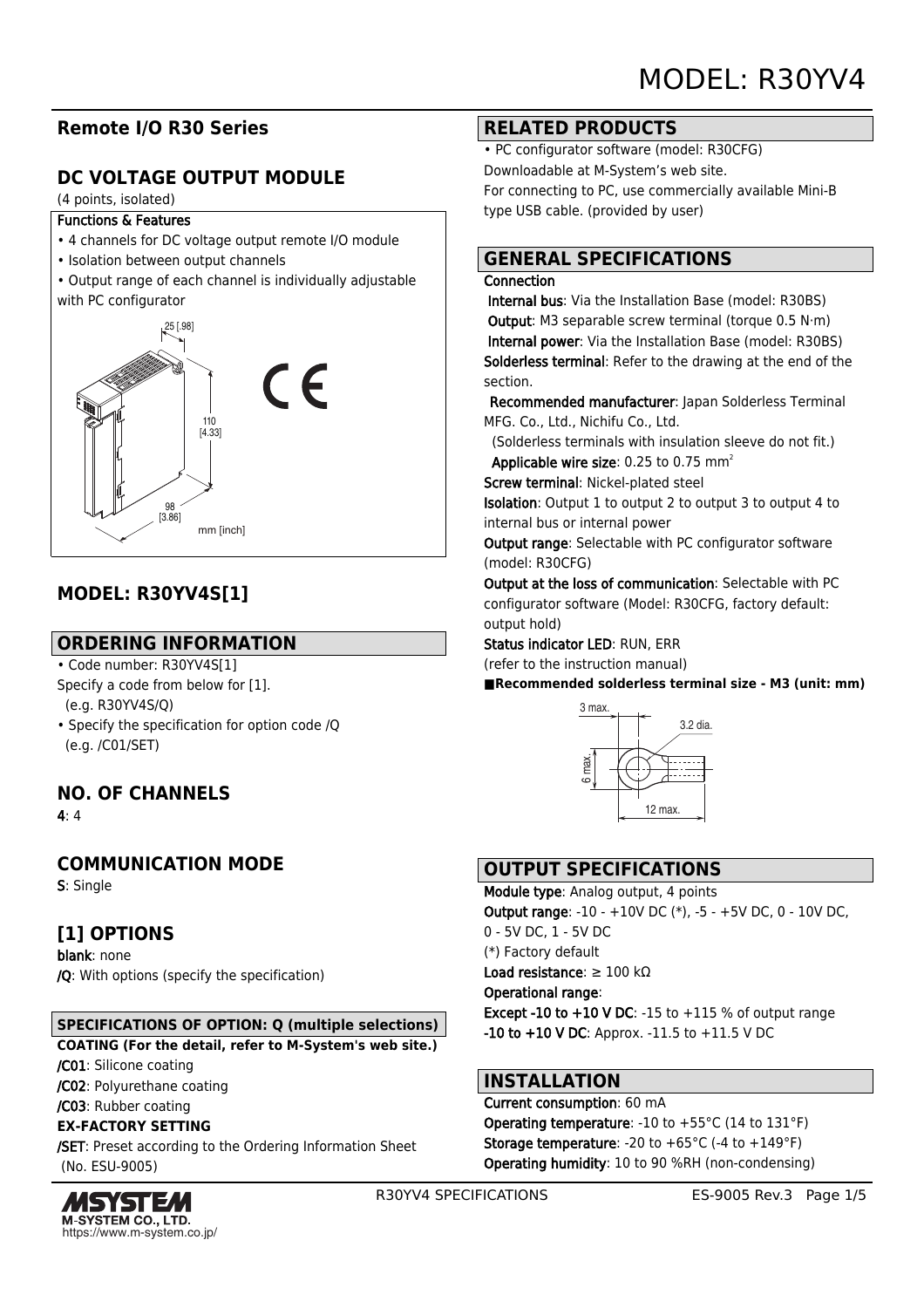Atmosphere: No corrosive gas or heavy dust Mounting: Installation Base (model: R30BS) Weight: 160 g (0.35 lb)

### **PERFORMANCE**

Conversion accuracy: ±0.1 % Conversion rate: 10 msec. Data range: 0 – 10000 of the output range Data allocation: 4 Temp. coefficient: ±0.015 %/°C (±0.008 %/°F) Output delay time:  $\leq$  250 msec. (0 - 90 %) Insulation resistance:  $\geq 100$  M $\Omega$  with 500 V DC Dielectric strength: 1500 V AC @ 1 minute (output 1 to output 2 to output 3 to output 4 to internal bus or internal power) 1500 V AC @ 1 minute (power input to FE; isolated by the power supply module)

### **STANDARDS & APPROVALS**

EU conformity: EMC Directive EMI EN 61000-6-4 EMS EN 61000-6-2 RoHS Directive

### **FUNCTIONS**

#### ■ Output at the loss of communication

### • Output Hold

If the network module is in error, the module holds the signal at error and stands by until the communication recovers.

#### • Output set value

If the network module is in error, the module holds the signal at error or power up and stands by until the communication recovers. The signal at error or power up is selectable with PC configurator software (Model: R30 CFG)

Not depending on output at the loss of communication setting, when power up the module holds the signal at error or power up and stands by until the normal data is received.

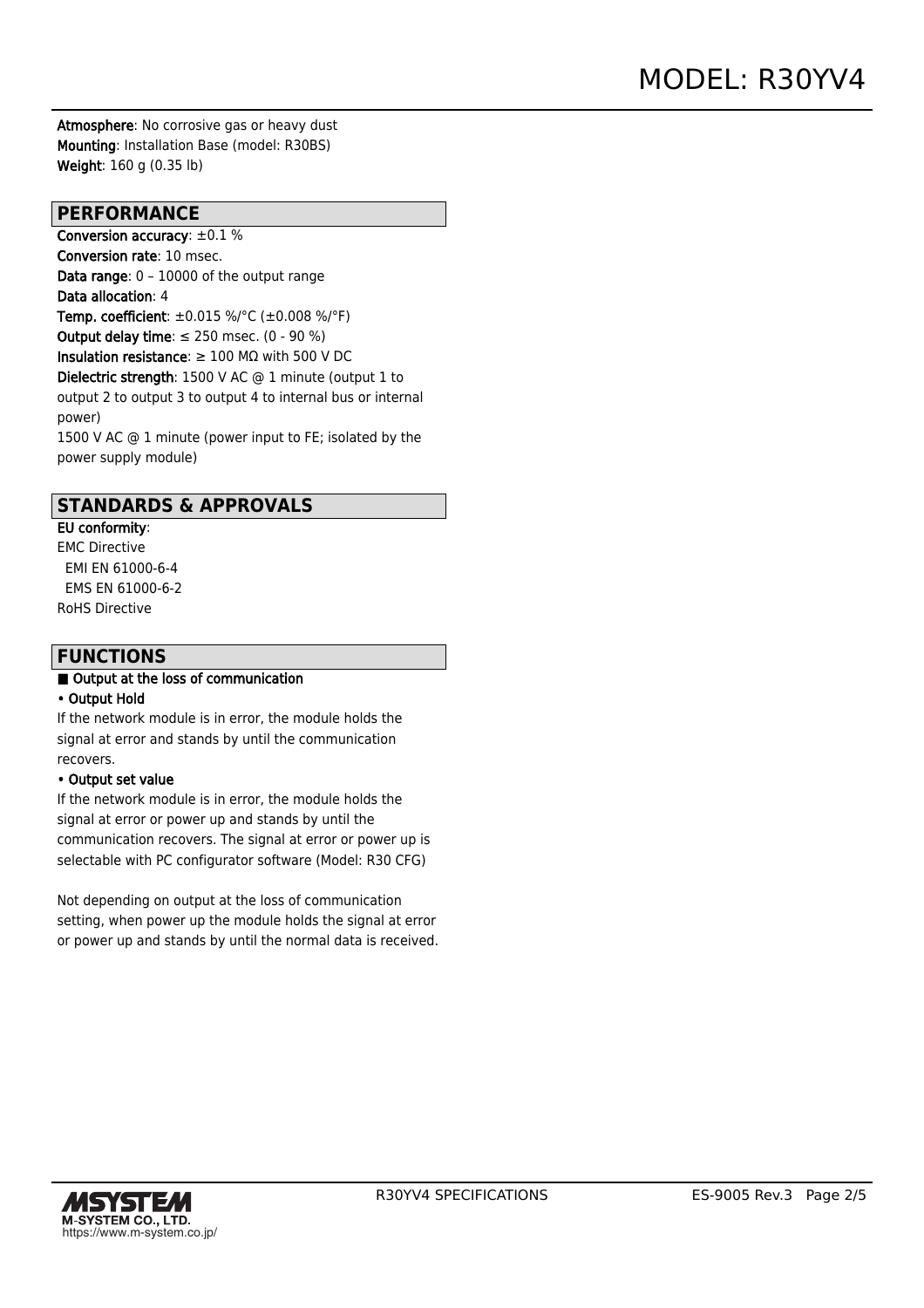### **CONFIGURATOR SOFTWARE SETTING**

The following parameters can be set with using PC Configurator Software (model: R30CFG) Refer to the users manual for the R30CFG for detailed operation of the software program.

#### ■ **CHANNEL INDIVIDUAL SETTING**

| <b>PARAMETER</b>     | <b>SETTING RANGE</b>    | <b>DEFAULT SETTING</b> |
|----------------------|-------------------------|------------------------|
| Unused setting       | CH enabled              | CH enabled             |
|                      | CH disabled             |                        |
| Output range         | $-10 - +10V$ DC         | $-10 - +10V$ DC        |
|                      | $-5 - +5V$ DC           |                        |
|                      | $0 - 10V$ DC            |                        |
|                      | $0 - 5V$ DC             |                        |
|                      | $1 - 5V$ DC             |                        |
| Fine zero adjustment | $-320.00 - +320.00$ (%) | $0.00\ (%)$            |
| Fine gain adjustment | $-3.2000 - +3.2000$     | 1.0000                 |
| Scaled range zero    | $-32000 - +32000$       | 0                      |
| Scaled range span    | $-32000 - +32000$       | 10 000                 |
| Output range at      | $-15.00 - +115.00$ (%)  | $-15.00(%)$            |
| communication        |                         |                        |
| failure or power up  |                         |                        |
|                      |                         |                        |

### ■ **CHANNEL BATCH SETTING**

| <b>PARAMETER</b>      | <b>SETTING RANGE</b> | <b>DEFAULT SETTING</b> |
|-----------------------|----------------------|------------------------|
| Simulate output       | Normal output        | Normal output          |
|                       | Simulation data      |                        |
| Output at the loss of | Hold the output data | Hold the output        |
| communication         | User set data output | data                   |

# **EXTERNAL VIEW**



■ **BOTTOM VIEW**



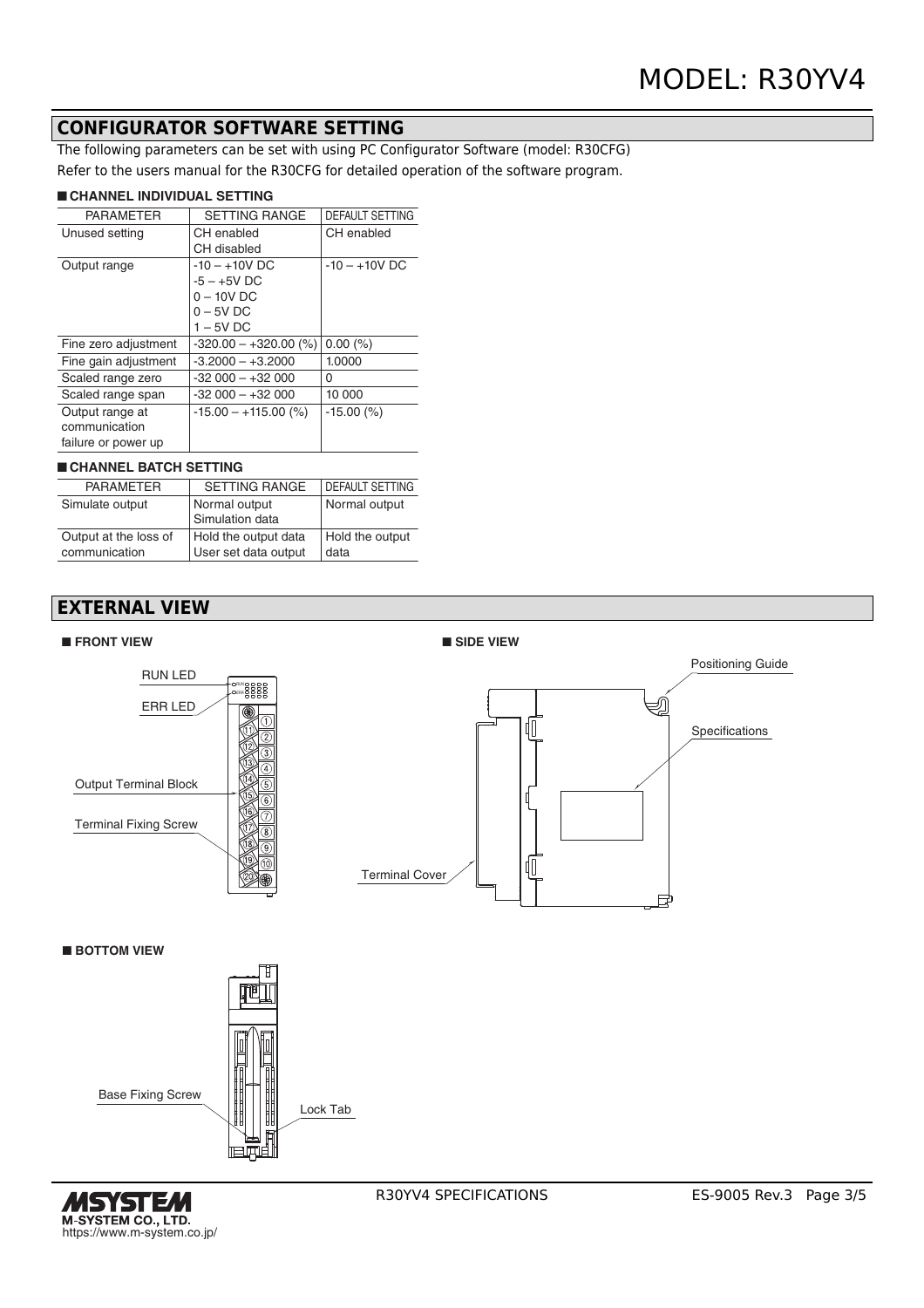### **TERMINAL ASSIGNMENTS**



| NO.            | ID             | <b>FUNCTION</b>         | NO. | ID        | <b>FUNCTION</b> |
|----------------|----------------|-------------------------|-----|-----------|-----------------|
| 1              | V1             | <b>Voltage Output 1</b> | 11  |           | COM1 Common 1   |
| 2              | V <sub>2</sub> | Voltage Output 2        | 12  |           | COM2 Common 2   |
| 3              | V3             | Voltage Output 3        | 13  |           | COM3 Common 3   |
| 4              | V4             | <b>Voltage Output 4</b> | 14  |           | COM4 Common 4   |
| 5              | NC.            | No connection           | 15  | <b>NC</b> | No connection   |
| 6              | NC.            | No connection           | 16  | NC.       | No connection   |
| $\overline{7}$ | NC.            | No connection           | 17  | NC.       | No connection   |
| 8              | NC.            | No connection           | 18  | <b>NC</b> | No connection   |
| 9              | NC.            | No connection           | 19  | NC.       | No connection   |
| 10             | NC.            | No connection           | 20  | NC.       | No connection   |

# **EXTERNAL DIMENSIONS & TERMINAL ASSIGNMENTS unit: mm [inch]**